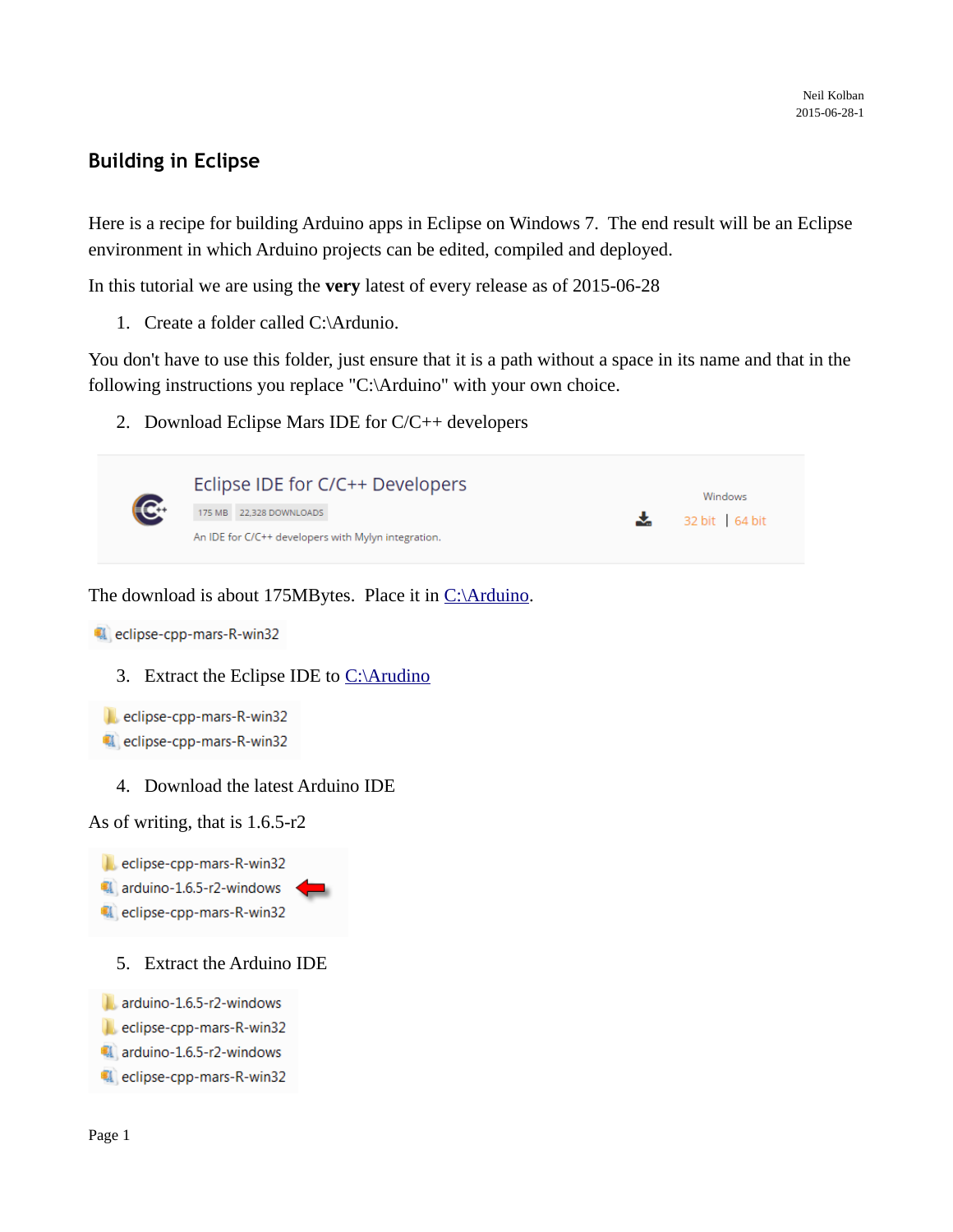6. Create a WorkSpace folder

Create a folder to acts as the Eclipse WorkSpace



7. Launch the Eclipse you just downloaded



8. Select the workspace you just created:

| Workspace Launcher                                                                                                 |              |
|--------------------------------------------------------------------------------------------------------------------|--------------|
| Select a workspace                                                                                                 |              |
| Eclipse stores your projects in a folder called a workspace.<br>Choose a workspace folder to use for this session. |              |
| C:\Arduino\WorkSpace<br>Workspace:                                                                                 | Browse<br>▼  |
|                                                                                                                    |              |
| Use this as the default and do not ask again                                                                       |              |
|                                                                                                                    | OK<br>Cancel |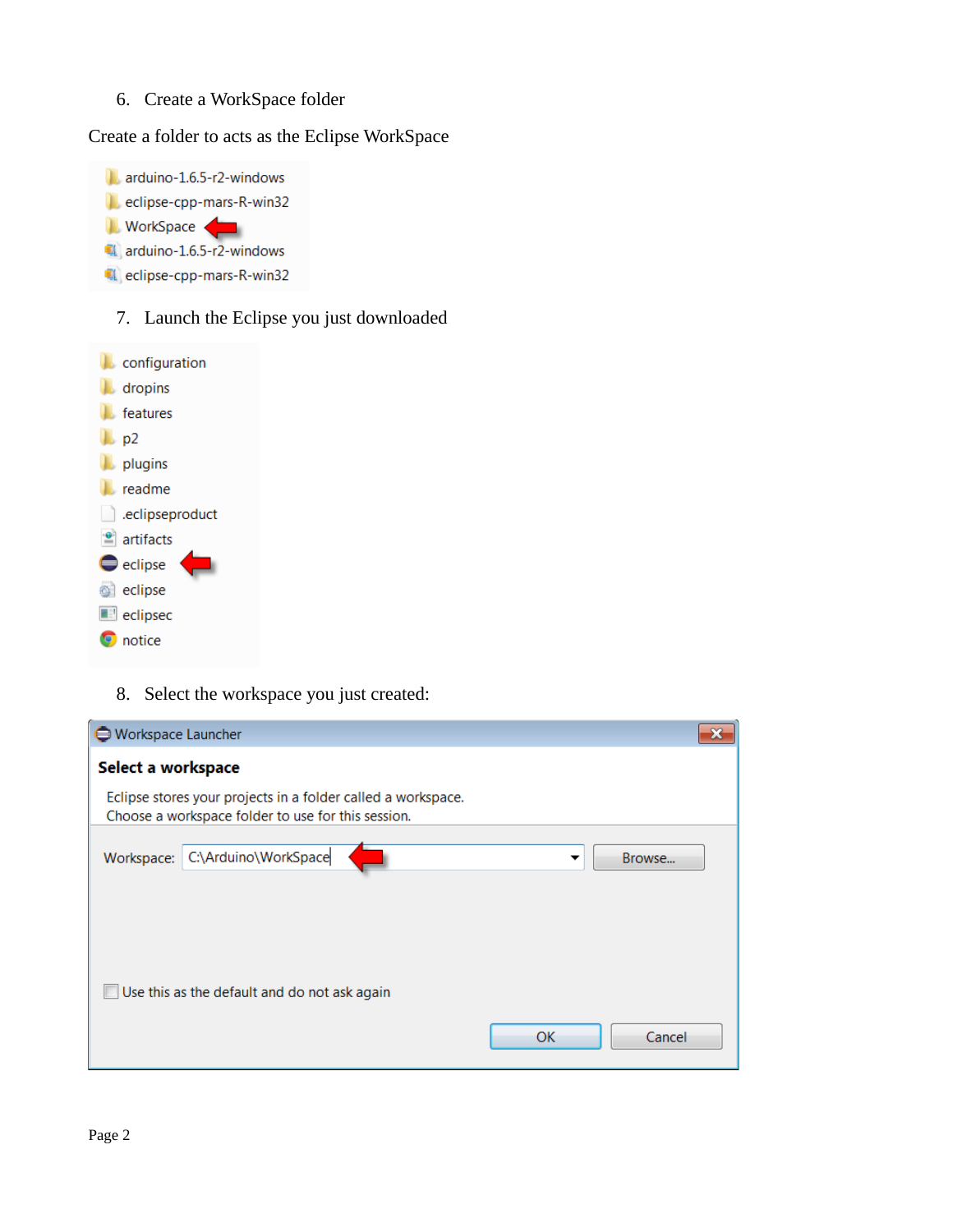9. Open Help → Install New Software...



### 10. Add a new software site

| S Install                                                                                                          | l۰      |
|--------------------------------------------------------------------------------------------------------------------|---------|
| <b>Available Software</b><br>Select a site or enter the location of a site.                                        |         |
| Work with: type or select a site<br>Find more software by working with the "Available Software Sites" preferences. | Add     |
| type filter text                                                                                                   |         |
| Name                                                                                                               | Version |
| 1 There is no site selected.                                                                                       |         |
| Ш<br>◀                                                                                                             |         |

11. Supply the Eclipse plugin for Arduino URL

The URL for the Eclipse plugin for Arduino is:

http://www.baeyens.it/eclipse/V2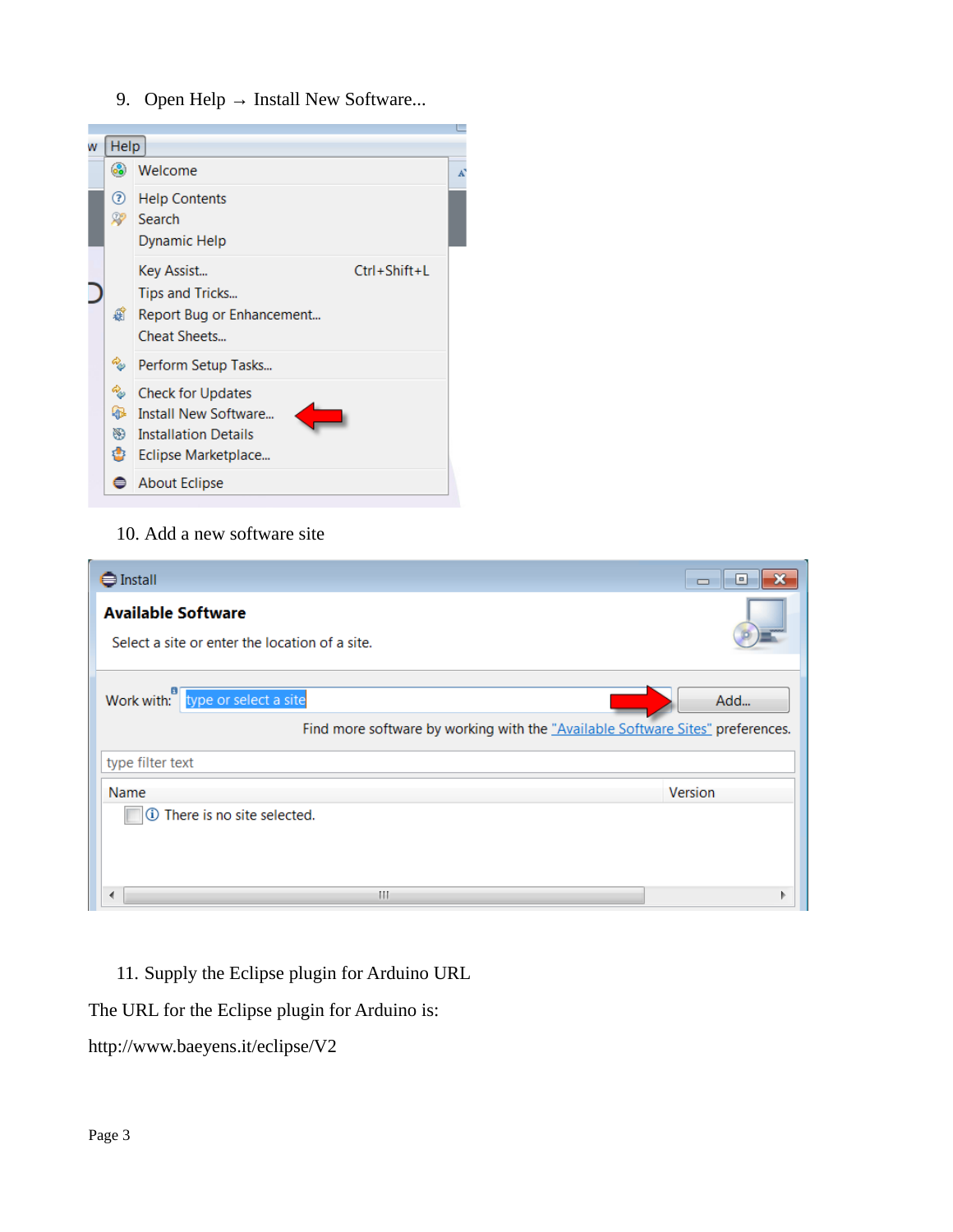| Add Repository |                                  |    |         |
|----------------|----------------------------------|----|---------|
| Name:          | http://www.baeyens.it/eclipse/V2 |    | Local   |
| Location:      | http://www.baeyens.it/eclipse/V2 |    | Archive |
|                |                                  |    |         |
| $\mathbf{P}$   |                                  | OK | Cancel  |

12. Un-check "Group items by category"

By default, there is a check mark beside "Group items by category". This prevents us from seeing the plugins to install. Un-check that box.

| $\vee$ Show only the latest versions of available software               | $\triangledown$ Hide items that are already installed |  |  |
|--------------------------------------------------------------------------|-------------------------------------------------------|--|--|
| Group items by category                                                  | What is already installed?                            |  |  |
| $\Box$ Show only software applicable to target environment               |                                                       |  |  |
| $\vee$ Contact all update sites during install to find required software |                                                       |  |  |

### 13. Select the Arduino eclipse extensions

| Name                                  | <b>Version</b> |
|---------------------------------------|----------------|
| √ <b>⊕</b> Arduino eclipse extensions | 2201           |

#### 14. Review the Install Details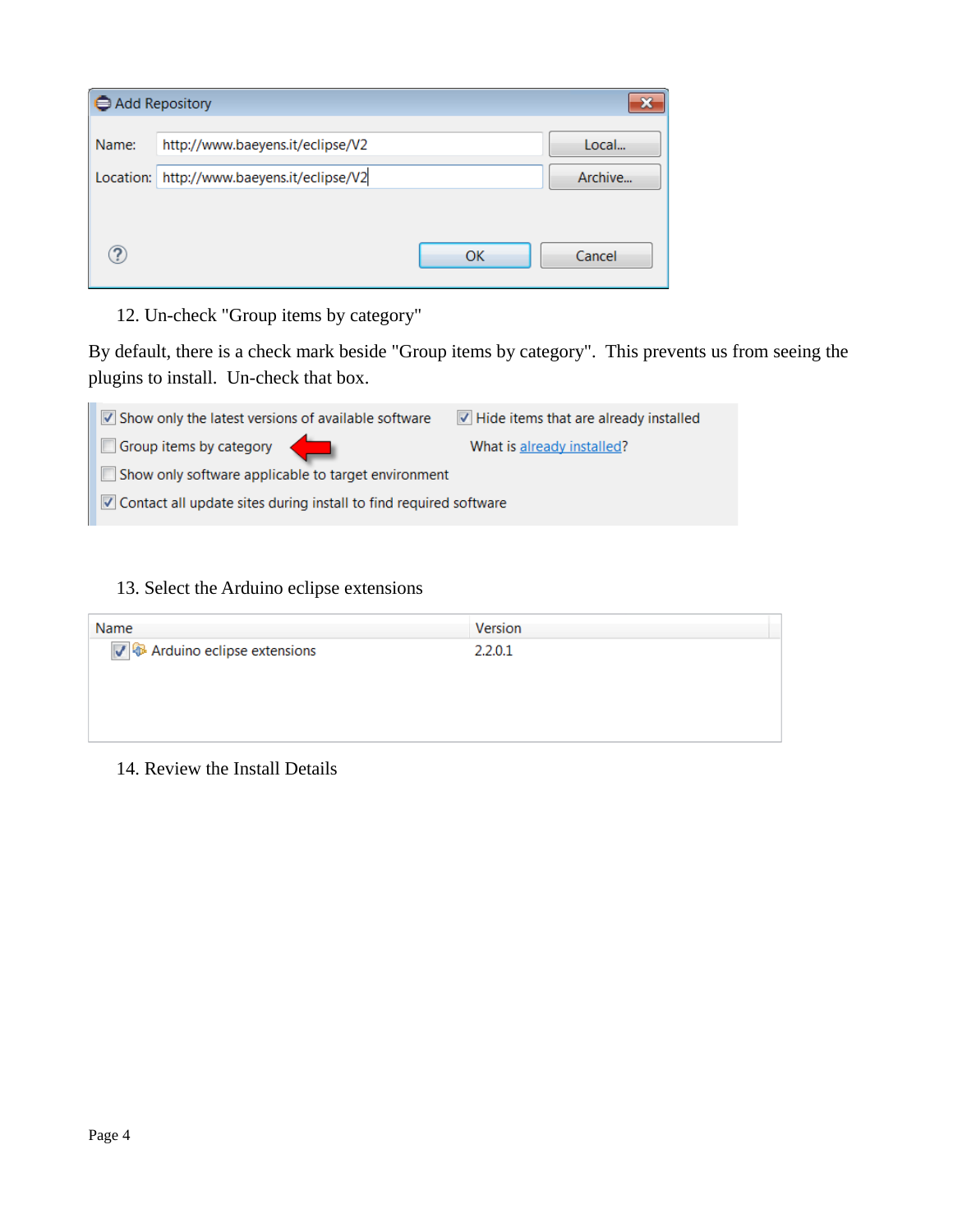| Sinstall                                                    |         | ▣<br>×<br>$\Box$             |
|-------------------------------------------------------------|---------|------------------------------|
| <b>Install Details</b><br>Review the items to be installed. |         |                              |
| Name                                                        | Version | Id                           |
| Arduino eclipse extensions                                  | 2.2.0.1 | it.baeyens.arduino.feature.f |
| Size: Unknown<br>Details                                    |         |                              |
|                                                             |         |                              |
| < Back                                                      | Next >  | Cancel<br>Finish             |

# 15. Review and accept the license

| $\exists$ Install<br>$\blacksquare$                                                                                                                                                                                                                                      |  |  |  |
|--------------------------------------------------------------------------------------------------------------------------------------------------------------------------------------------------------------------------------------------------------------------------|--|--|--|
| <b>Review Licenses</b><br>Licenses must be reviewed and accepted before the software can be installed.                                                                                                                                                                   |  |  |  |
| License text (for Arduino eclipse extensions 2.2.0.1):                                                                                                                                                                                                                   |  |  |  |
| This software is licensed under GPL Version 3.0<br>This software sends non personalised data at regular intervals to a server for statistical<br>analyses of the usage of the plugin.<br>If you do not agree with this policy, then please do not install this software. |  |  |  |
| I accept the terms of the license agreement<br>$\bigcirc$ I do not accept the terms of the license agreement                                                                                                                                                             |  |  |  |
| <b>Finish</b><br>Cancel<br>$<$ Back<br>Next >                                                                                                                                                                                                                            |  |  |  |

16. Accept the Security Warning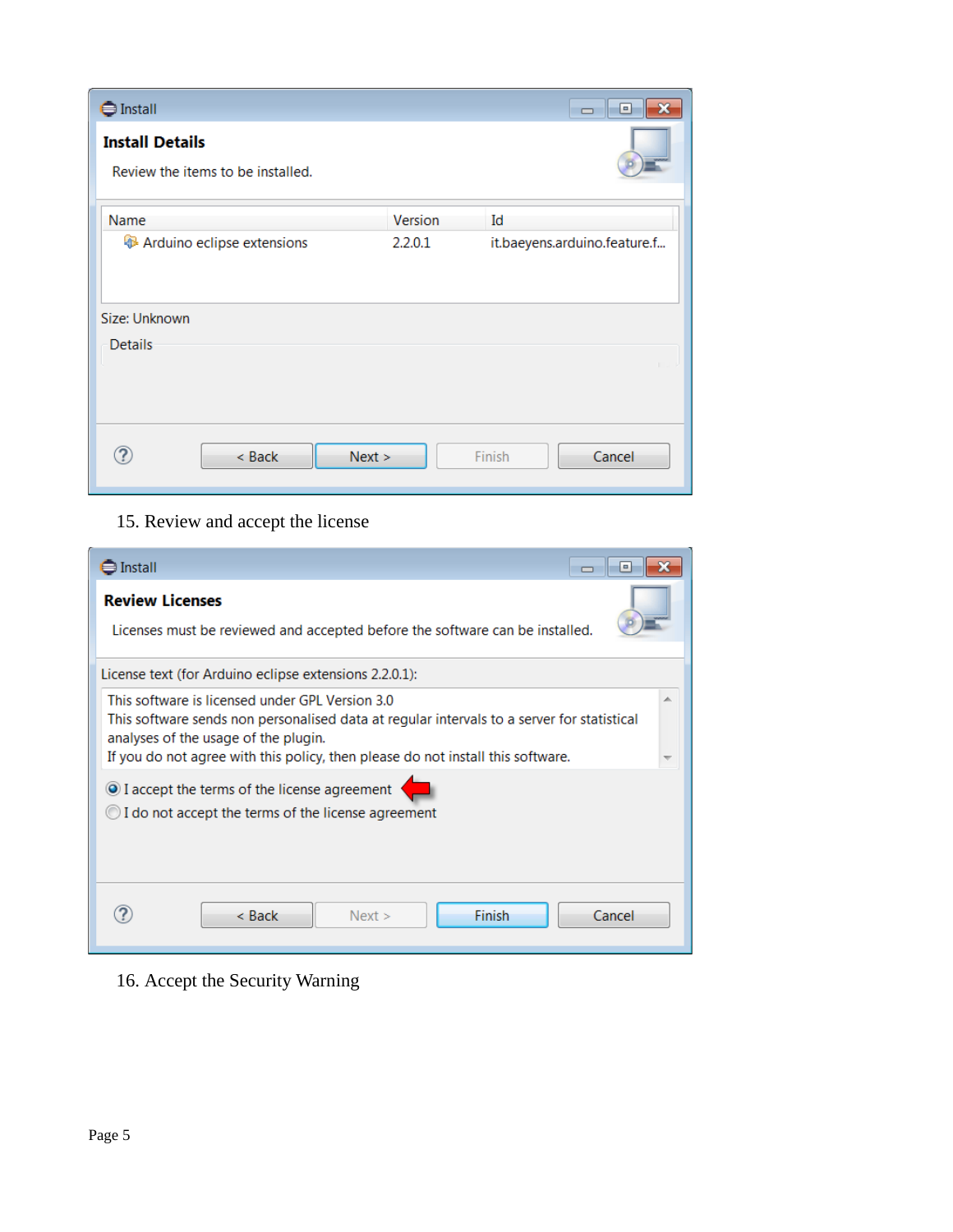

#### 17. Restart Eclipse



18. Open Window → Preferences



19. Select the Arduino settings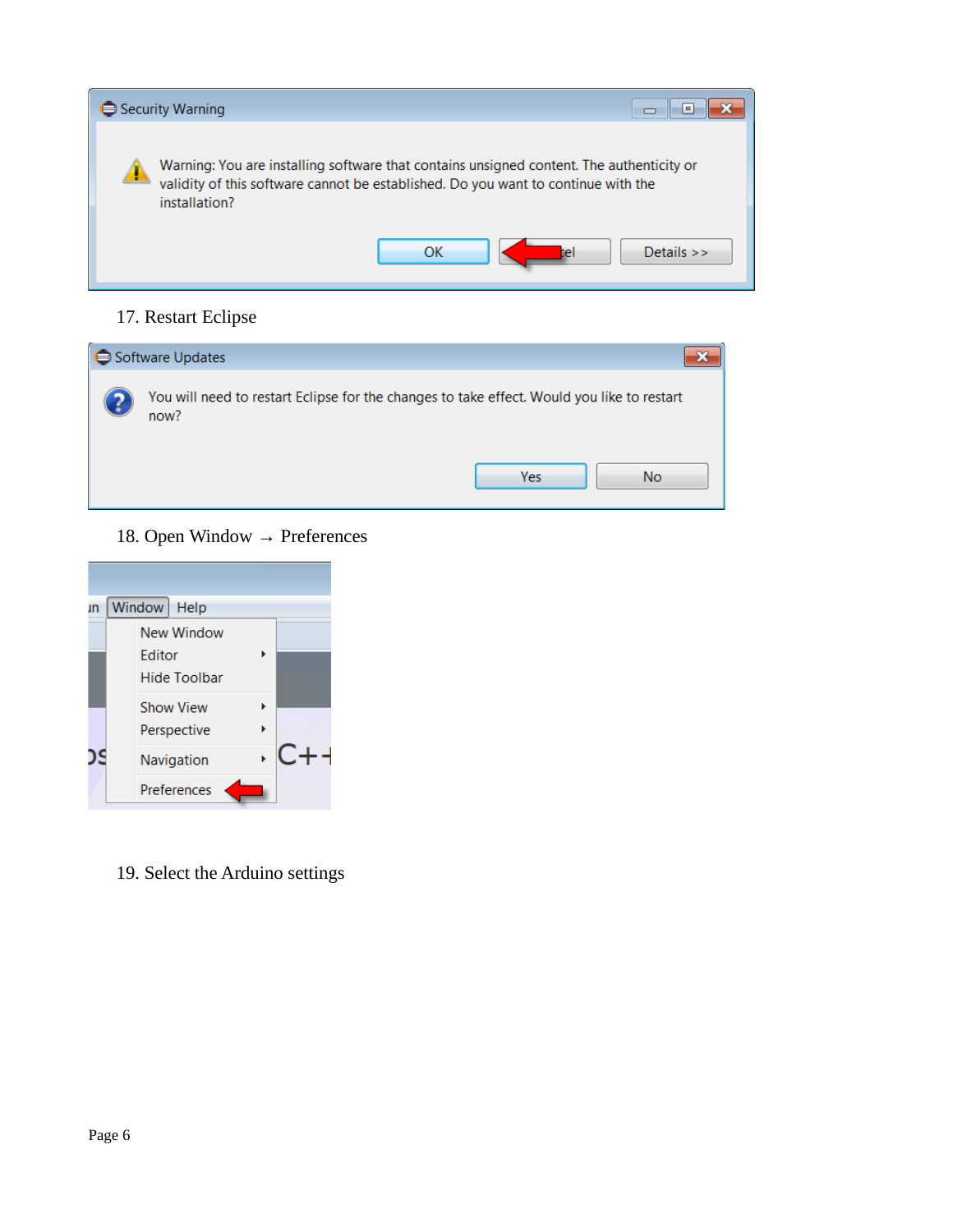| <b>■</b> Preferences |
|----------------------|
| type filter text     |
| > General            |
| Arduino              |
| $\angle$ C/C++       |
| ChangeLog            |
| Createrepo           |
| $>$ Help             |
| > Install/Update     |

20. Specify the path to the Arduino IDE

| <b>O</b> Preferences          |                                     |                                                                            | $\blacksquare$ $\blacksquare$<br>$\Box$                                                               |
|-------------------------------|-------------------------------------|----------------------------------------------------------------------------|-------------------------------------------------------------------------------------------------------|
| type filter text              | <b>Arduino</b>                      |                                                                            | $\Leftrightarrow$ $\blacktriangledown$ $\blacktriangledown$ $\blacktriangledown$ $\blacktriangledown$ |
| > General                     | Arduino Settings for this workspace |                                                                            |                                                                                                       |
| Arduino<br>$\sum$ C/C++       | Arduino IDE path                    | C:\Arduino\arduino-1.6.5-r2-windows\arduino-1.6.5-r2                       | Browse                                                                                                |
| ChangeLog<br>Createrepo       | Private Library path                | C:/Users/IBM_ADMIN/Arduino/libraries                                       | Browse                                                                                                |
| $>$ Help                      |                                     | Private hardware path C:/Users/IBM_ADMIN/Arduino/hardware                  | Browse                                                                                                |
| > Install/Update              |                                     | Disable RXTX (disables Arduino reset during upload and the serial monitor) |                                                                                                       |
| > Library Hover               | Arduino IDE Version                 | $1.6.5-r2$                                                                 |                                                                                                       |
| > Mylyn<br>> Oomph            | test RXTX                           |                                                                            |                                                                                                       |
| > Remote Developmen           |                                     |                                                                            |                                                                                                       |
| > Remote Systems              |                                     |                                                                            |                                                                                                       |
| > Run/Debug                   |                                     |                                                                            |                                                                                                       |
| > Specfile Editor             |                                     |                                                                            |                                                                                                       |
| $>$ Team                      |                                     |                                                                            |                                                                                                       |
| $\frac{1}{2}$ Tracing         |                                     |                                                                            |                                                                                                       |
|                               |                                     |                                                                            |                                                                                                       |
| $\leftarrow$<br>HH.<br>Þ.     |                                     | Restore Defaults                                                           | Apply                                                                                                 |
| $(\textcolor{blue}{\bullet})$ |                                     | OK                                                                         | Cancel                                                                                                |

Accept the warning about the version of the Arduino IDE being untested: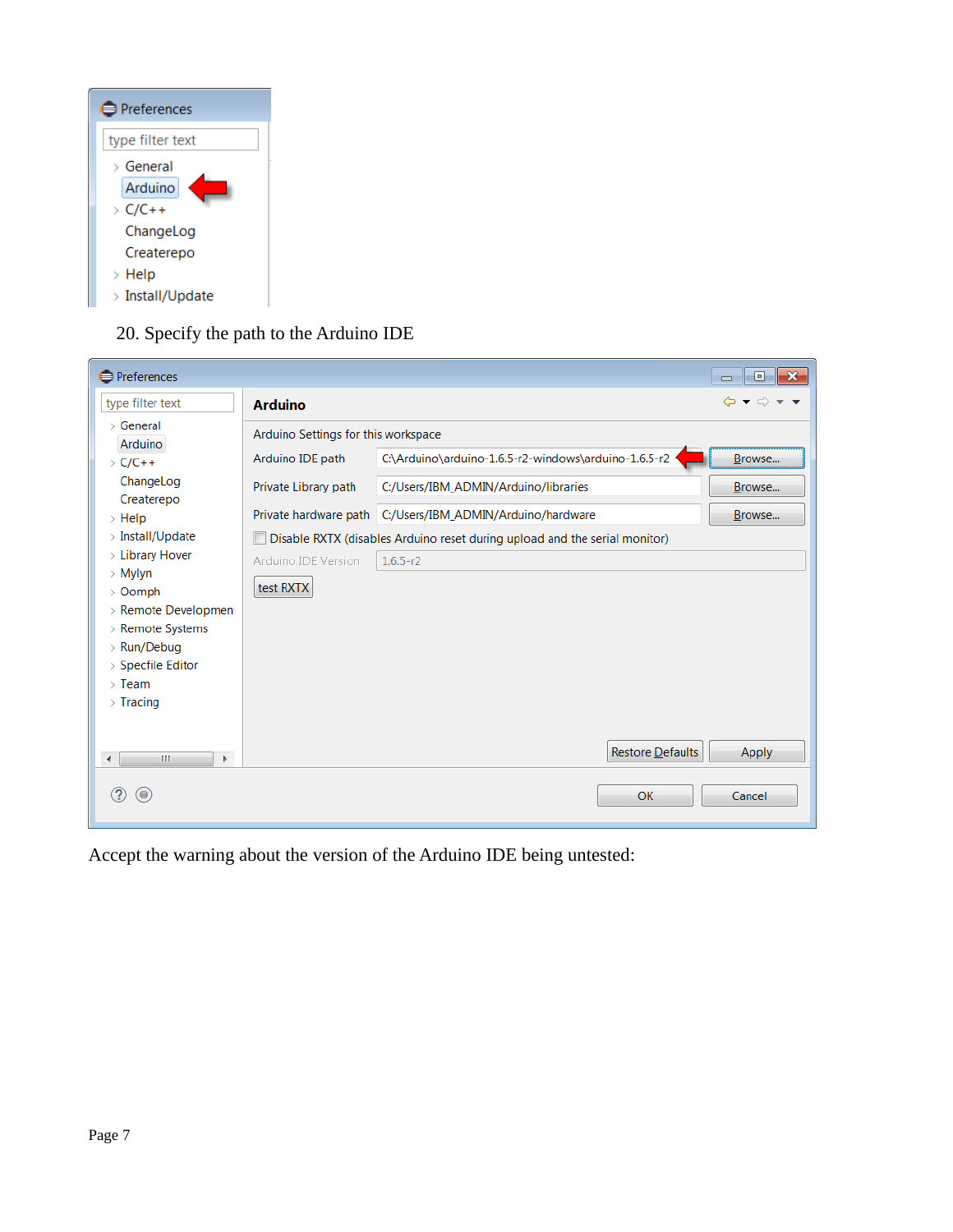| Considerations about Arduino IDE compatibility                                                                                                                                                                                                                                                                                       |
|--------------------------------------------------------------------------------------------------------------------------------------------------------------------------------------------------------------------------------------------------------------------------------------------------------------------------------------|
| You are using a version of the Arduino IDE that is newer than<br>available at the release of this plugin.<br>Please see <http: eclipse.baeyens.it="" installadvice.shtml=""> for<br/>more info.<br/>Yes continue and ignore the warning<br/>No do not continue and open install advice in browser<br/>cancel do not continue</http:> |
| Yes<br>Cancel                                                                                                                                                                                                                                                                                                                        |

21. Create a new Sketch (Project)



|                                                               | l a    |
|---------------------------------------------------------------|--------|
| <b>New Arduino sketch</b>                                     |        |
| Create a new Arduino sketch.                                  |        |
| Project name: Blinky1<br>$\triangledown$ Use default location |        |
| Location: C:\Arduino\WorkSpace\Blinky1                        | Browse |
| Choose file system: $\det \mathbf{v}$                         |        |
| 7<br>Finish<br>$<$ Back<br>Next >                             | Cancel |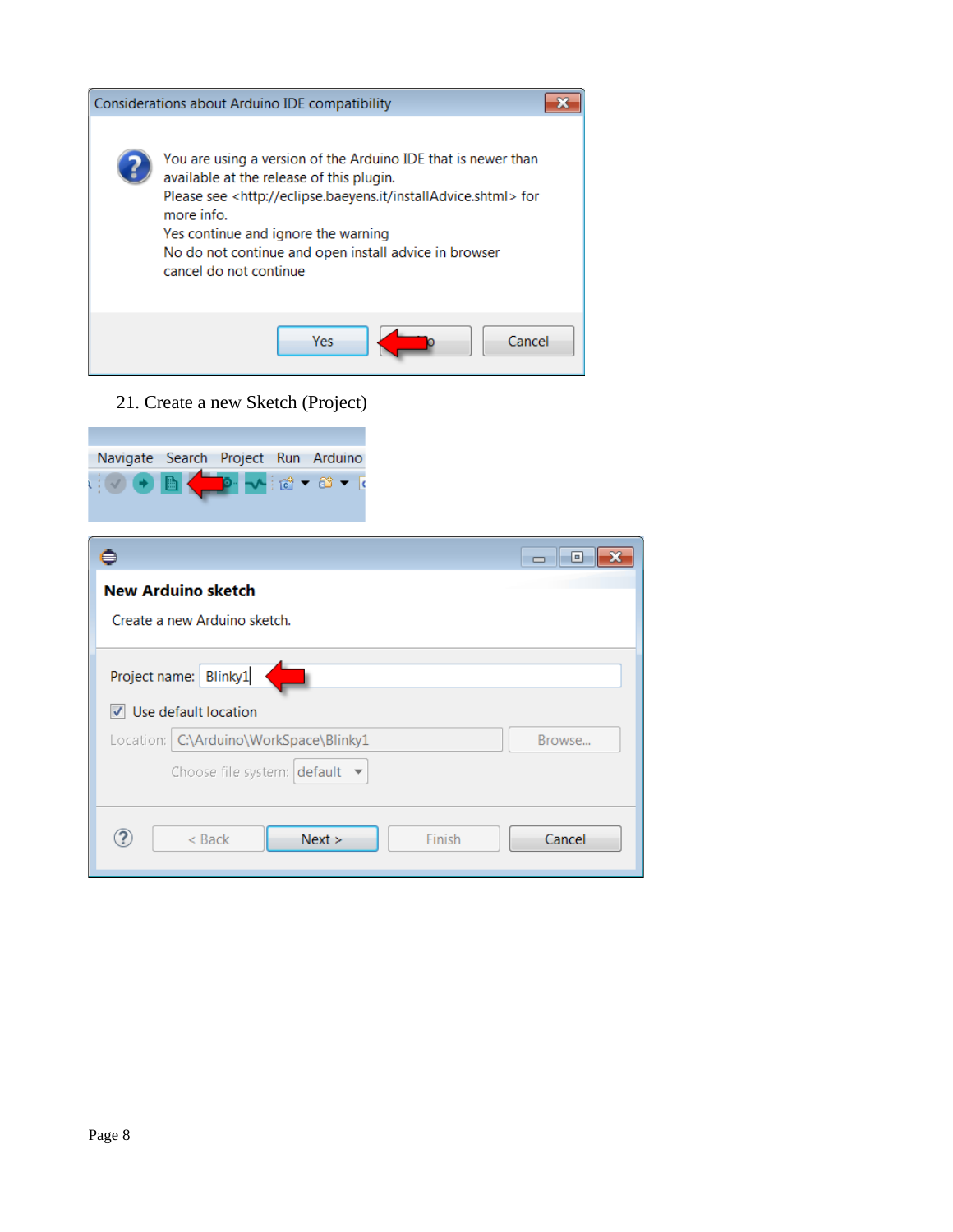|                    | $\begin{array}{c c c c c c} \hline \multicolumn{3}{c }{\mathbf{C}} & \multicolumn{3}{c }{\mathbf{X}} \end{array}$ |
|--------------------|-------------------------------------------------------------------------------------------------------------------|
|                    |                                                                                                                   |
|                    |                                                                                                                   |
|                    |                                                                                                                   |
|                    |                                                                                                                   |
|                    | Arduino Uno<br>▼                                                                                                  |
|                    | COM8<br>▼                                                                                                         |
|                    |                                                                                                                   |
|                    |                                                                                                                   |
|                    |                                                                                                                   |
|                    |                                                                                                                   |
|                    |                                                                                                                   |
|                    |                                                                                                                   |
| $<$ Back<br>Next > | Finish<br>Cancel                                                                                                  |
|                    |                                                                                                                   |

22. Review the generated code

| Project Explorer &                                                                             |
|------------------------------------------------------------------------------------------------|
| 白色!?<br>$\triangle$ Blinky1<br>D <b>arduino</b><br>▷ <i>L</i> e Blinky1.cpp<br>▷ lai Blinky1.h |

23. Edit the compiler settings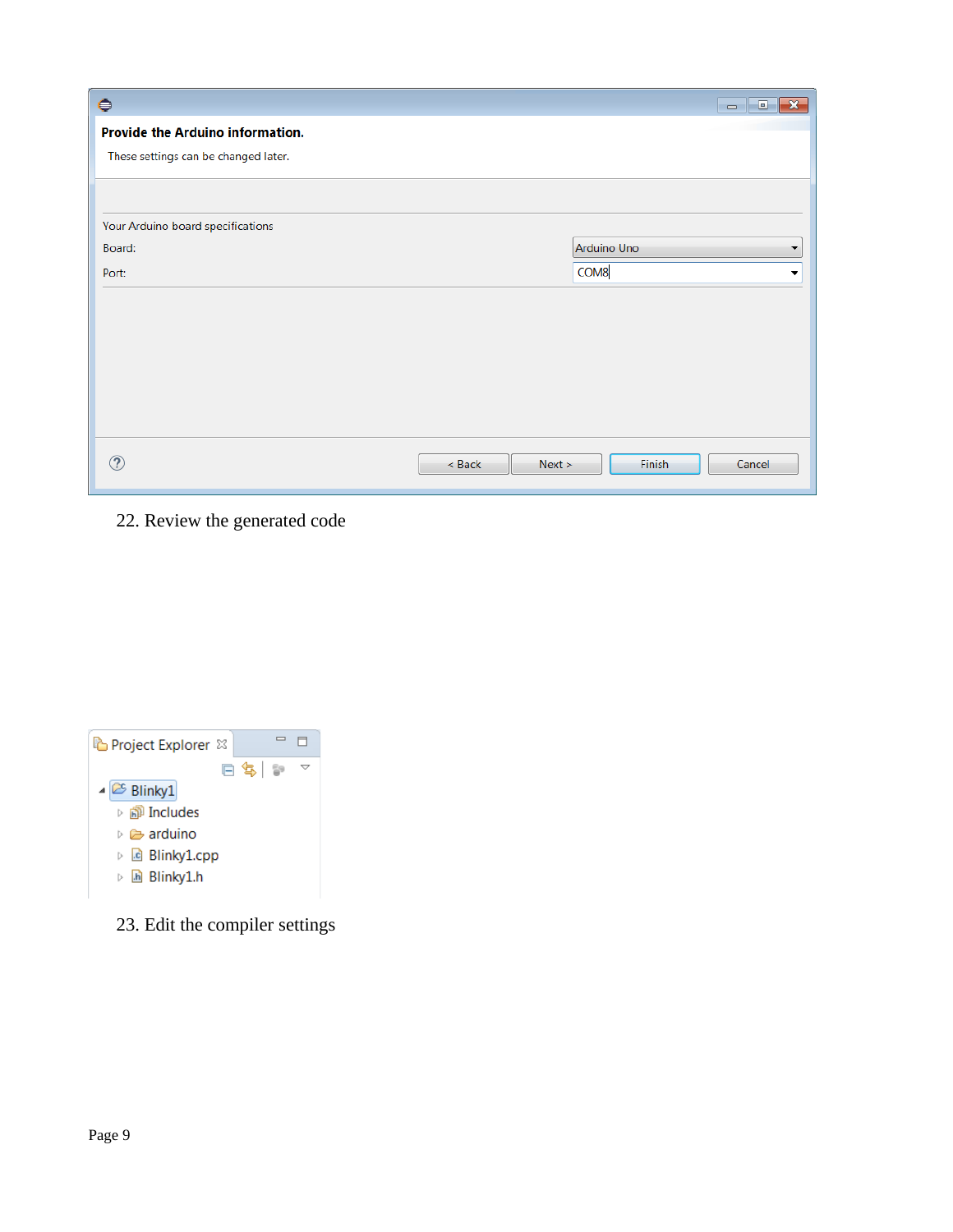|                                     |                               |                                                                                                         | 日冬<br>$\qquad \qquad \Box$<br>目    |                                 |
|-------------------------------------|-------------------------------|---------------------------------------------------------------------------------------------------------|------------------------------------|---------------------------------|
| Project Explorer $\boxtimes$        |                               |                                                                                                         |                                    |                                 |
| ▲ <sup>26</sup> Blinky1<br>▷ 酃 Incl |                               | <b>New</b>                                                                                              |                                    | Þ                               |
| ▷ <mark>② ardi</mark>               |                               | Go Into                                                                                                 |                                    |                                 |
| ▷ la Blin                           |                               | Open in New Window                                                                                      |                                    |                                 |
| h Blin<br>Þ                         | le<br>Ġ<br>×<br>$\mathcal{L}$ | Copy<br>Paste<br><b>Delete</b>                                                                          | $Ctrl + C$<br>$Ctrl + V$<br>Delete |                                 |
|                                     |                               | <b>Remove from Context</b><br>Source<br>Move                                                            | Ctrl+Alt+Shift+Down                |                                 |
|                                     |                               | Rename                                                                                                  | F <sub>2</sub>                     |                                 |
|                                     | क्षी.<br>滲                    | <b>M</b> Import<br><b>No Export</b>                                                                     |                                    |                                 |
|                                     |                               | <b>Build Project</b><br>Clean Project<br>Refresh<br>Close Project<br><b>Close Unrelated Projects</b>    | F <sub>5</sub>                     |                                 |
|                                     |                               | <b>Make Targets</b><br>Index<br><b>Build Configurations</b>                                             |                                    | Þ<br>bblems &<br><b>IS</b><br>k |
|                                     |                               | Show in Remote Systems view<br><b>Profiling Tools</b><br><b>Run As</b><br>Debug As<br><b>Profile As</b> |                                    | ription<br>Þ<br>Þ<br>Þ          |
|                                     |                               | Compare With<br>Restore from Local History<br>Run C/C++ Code Analysis<br>Team                           |                                    | ь<br>Þ                          |
|                                     |                               | Properties                                                                                              | Alt+Enter                          |                                 |
|                                     |                               |                                                                                                         |                                    |                                 |

24. Open the C/C++ build Environment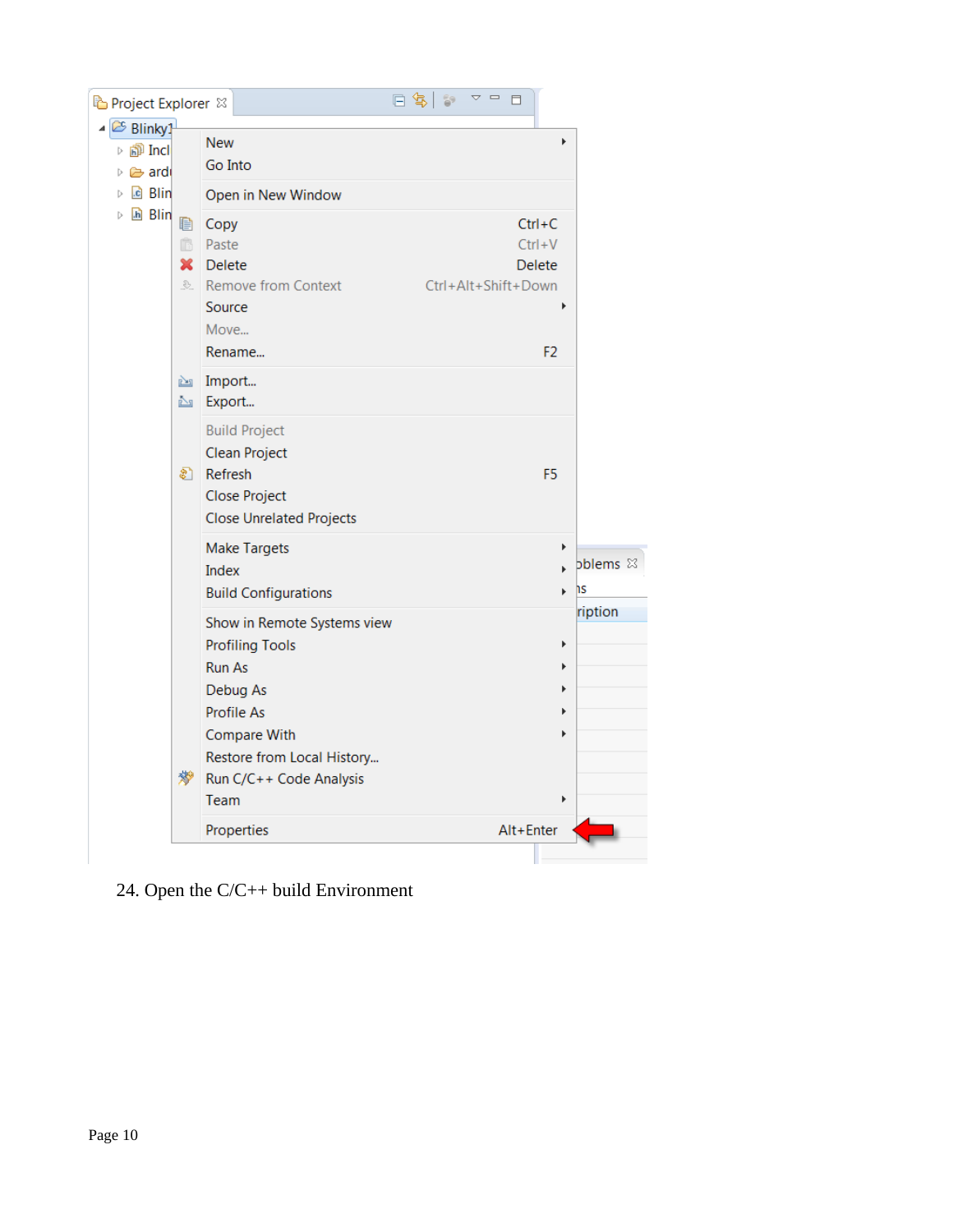| Properties for Blinky1                                                                                                                                                                               |                                                                                                                                                                                                                            |                                                                                |                                                                                                                   | $\Box$ $\mathbf{x}$<br>$\Box$                                   |
|------------------------------------------------------------------------------------------------------------------------------------------------------------------------------------------------------|----------------------------------------------------------------------------------------------------------------------------------------------------------------------------------------------------------------------------|--------------------------------------------------------------------------------|-------------------------------------------------------------------------------------------------------------------|-----------------------------------------------------------------|
| type filter text                                                                                                                                                                                     | <b>Environment</b>                                                                                                                                                                                                         |                                                                                |                                                                                                                   | $\Leftrightarrow$ $\leftrightarrow$ $\rightarrow$ $\rightarrow$ |
| $\angle$ Resource<br>Arduino<br><b>Builders</b><br>$\triangle$ C/C++ Build<br><b>Build Variables</b>                                                                                                 | Configuration: Release [ Active ]                                                                                                                                                                                          |                                                                                |                                                                                                                   | Manage Configurations                                           |
| Environment                                                                                                                                                                                          | Environment variables to set                                                                                                                                                                                               |                                                                                |                                                                                                                   | Add                                                             |
| Logging<br>Settings<br><b>Tool Chain Editor</b><br>$\rightarrow$ C/C++ General<br><b>Linux Tools Path</b><br><b>Project References</b><br>Run/Debug Settings<br>$\angle$ Task Repository<br>WikiText | Variable<br><b>A.ARCHITECTURE</b><br><b>A.ARCHIVE FILE</b><br>A.BOOTLOADER.EXTE 0x05<br>A.BOOTLOADER.FILE<br>A.BOOTLOADER.HIG<br>O Append variables to native environment<br>Replace native environment with specified one | Value<br>avr<br>arduino.ar<br>optiboot/optiboot_atme<br>0xDE<br>$\sim$ or<br>Ш | Origin<br><b>USER: CON</b><br><b>USER: CON</b><br>USER: CON<br>USER: CON<br><b>USER: CON</b><br><b>LICED CONT</b> | Select<br>Edit<br><b>Delete</b><br>Undefine                     |
|                                                                                                                                                                                                      |                                                                                                                                                                                                                            |                                                                                | Restore Defaults                                                                                                  | Apply                                                           |
|                                                                                                                                                                                                      |                                                                                                                                                                                                                            |                                                                                | OK                                                                                                                | Cancel                                                          |

- 25. Add two new variables
- A.TOOLS.BOSSAC.PATH → \${A.RUNTIME.HARDWARE.PATH}/tools/avr
- A.RUNTIME.TOOLS.AVR-GCC.PATH  $\rightarrow$  \${A.RUNTIME.HARDWARE.PATH}/tools/avr
- 26. Download Arduino 1.5.5-r2



27. Extract Arduino 1.5.5-r2